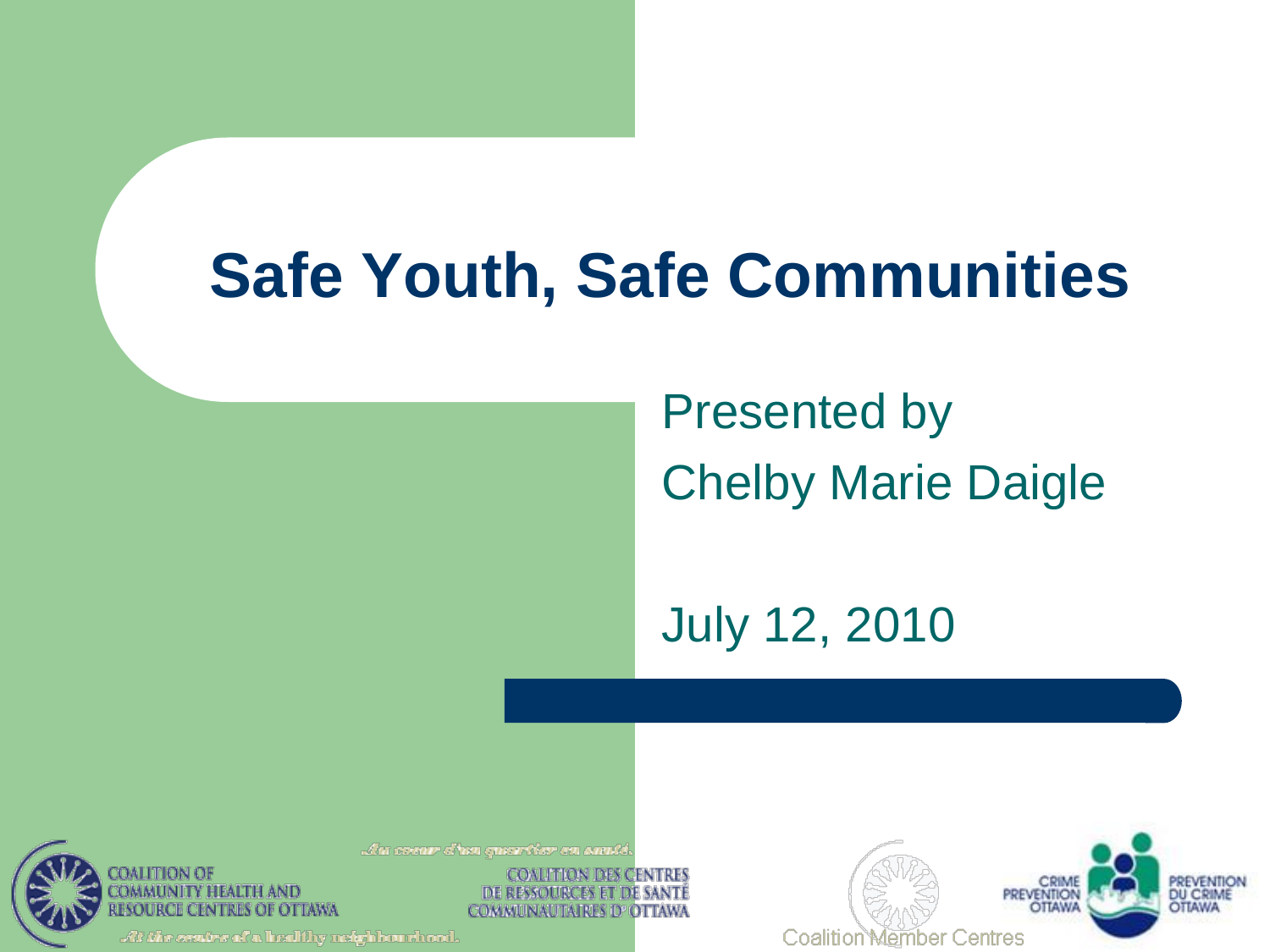### **Discussion Topics**

- How to help your child avoid becoming involved in gang-related activities and grow up safe, healthy, and hopeful
- How to access resources in your community that can support you, your children and your neighbourhoods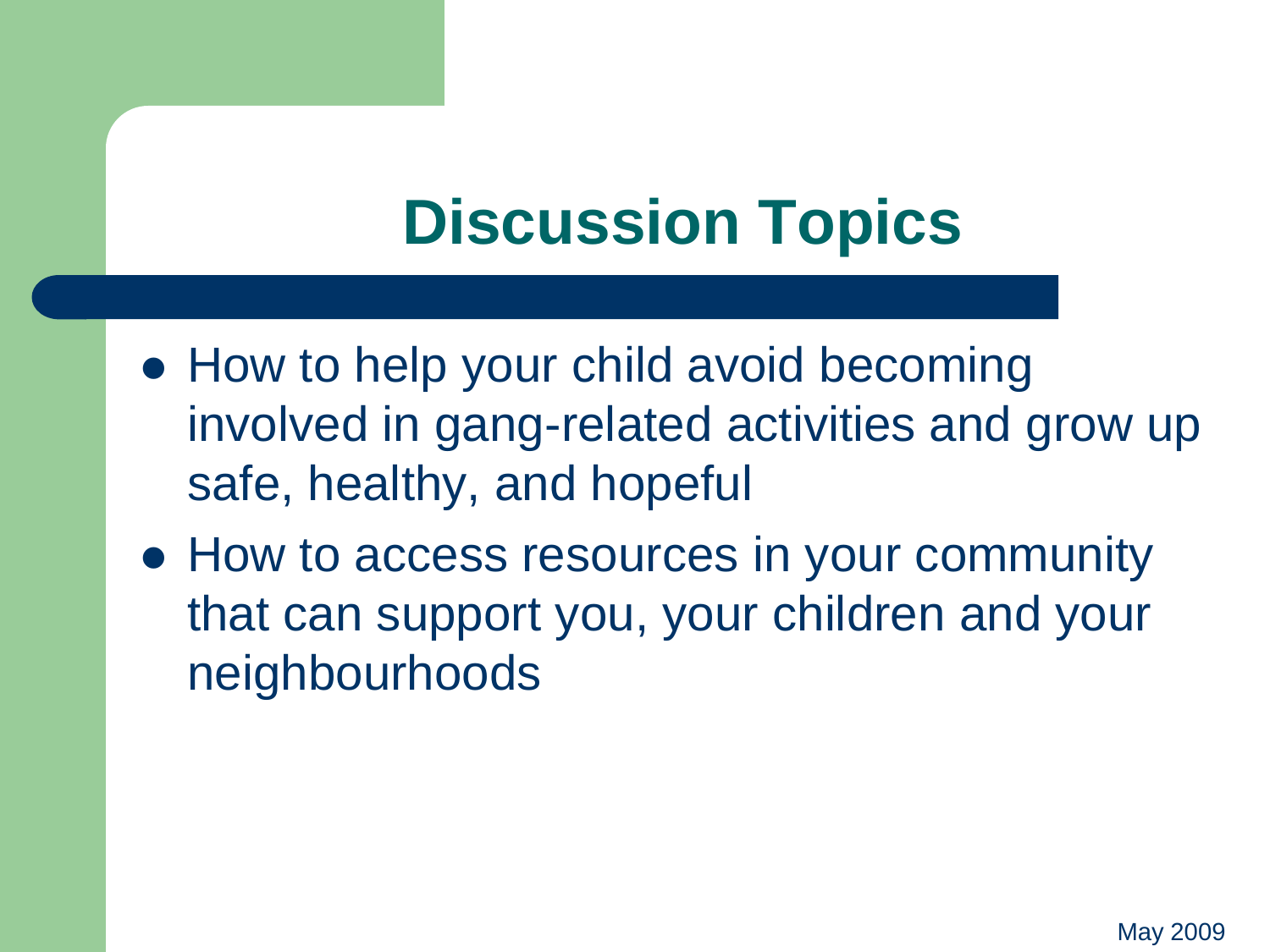# **What is a Youth Gang?**

 "A self-informed group of youths and/or adults interacting with each other who engage in a range of criminal behaviour. It may be loosely or well organized with established rules of conduct."

Ottawa Police Service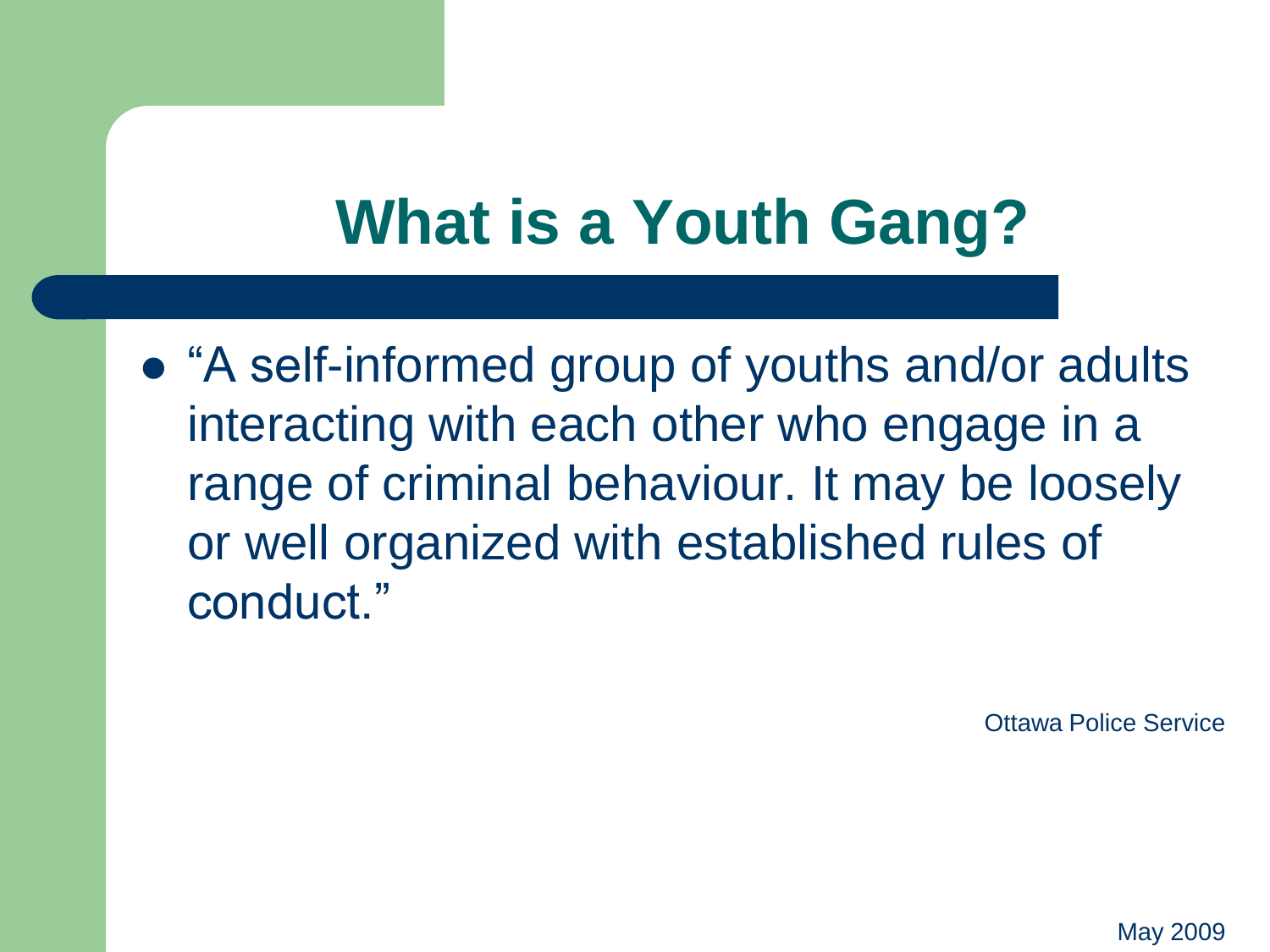# **Top 5 Reasons Youth Join Gangs**

- 1. A sense of belonging
- 2. Protection from violence
- 3. Poverty/access to money
- 4. Lack of school engagement
- 5. Lack of parental supervision

"Now is the Time to Act: Youth Gang Prevention in Ottawa" Michael Chettleburgh 2008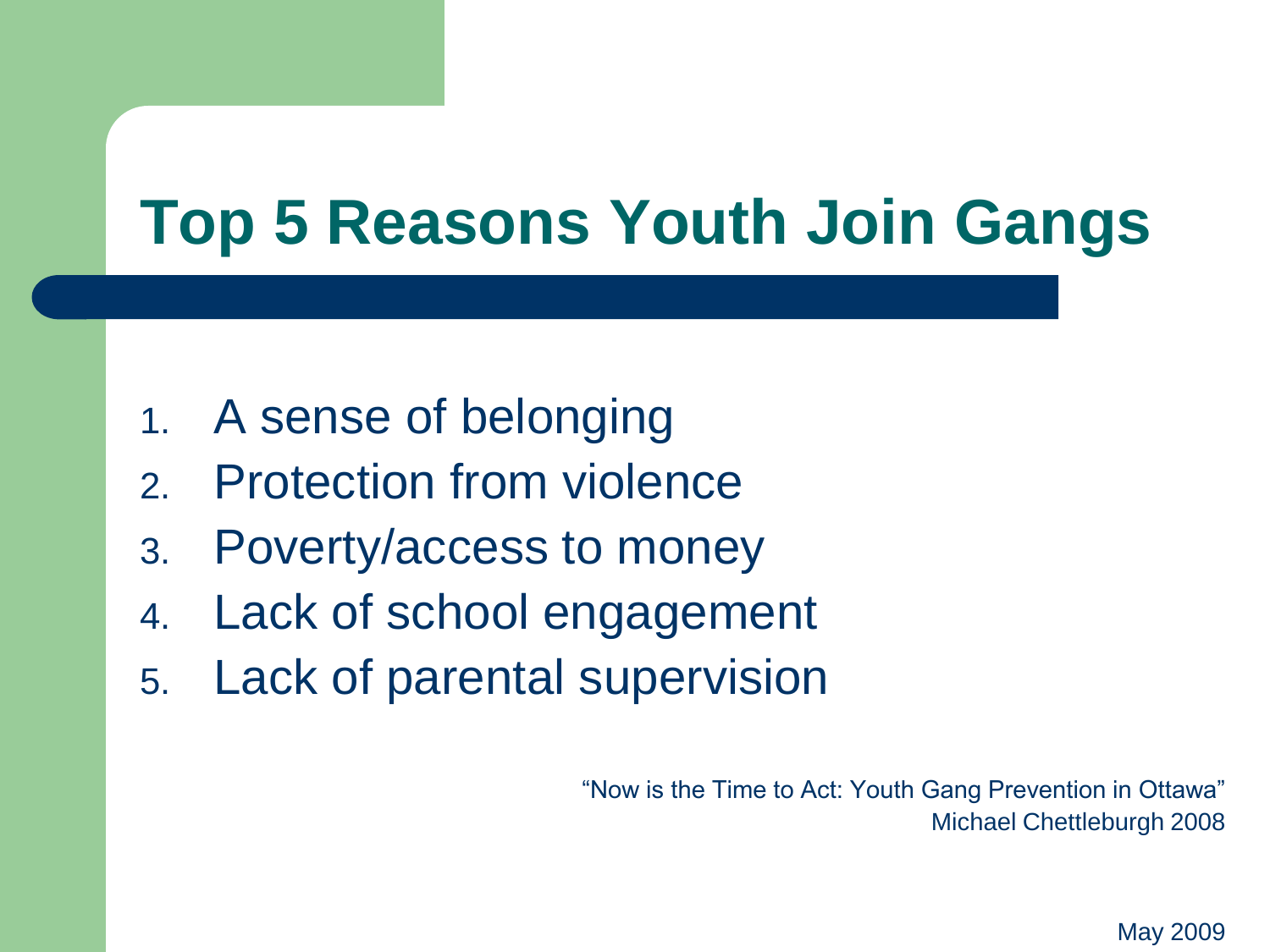### **Reasons Youth Don't Join Gangs**

- Have positive relationships with parents, siblings, friends and community members (a sense of belonging)
- Have a commitment to school
- Have opportunities to develop interests in sports, recreation, music and the arts
- Have opportunities to build skills, gain a sense of accomplishment
- Have hope, feel a sense of control over their lives

Crime Prevention Ottawa and Ottawa Youth Gang Prevention Initiative Mike Justinich 2008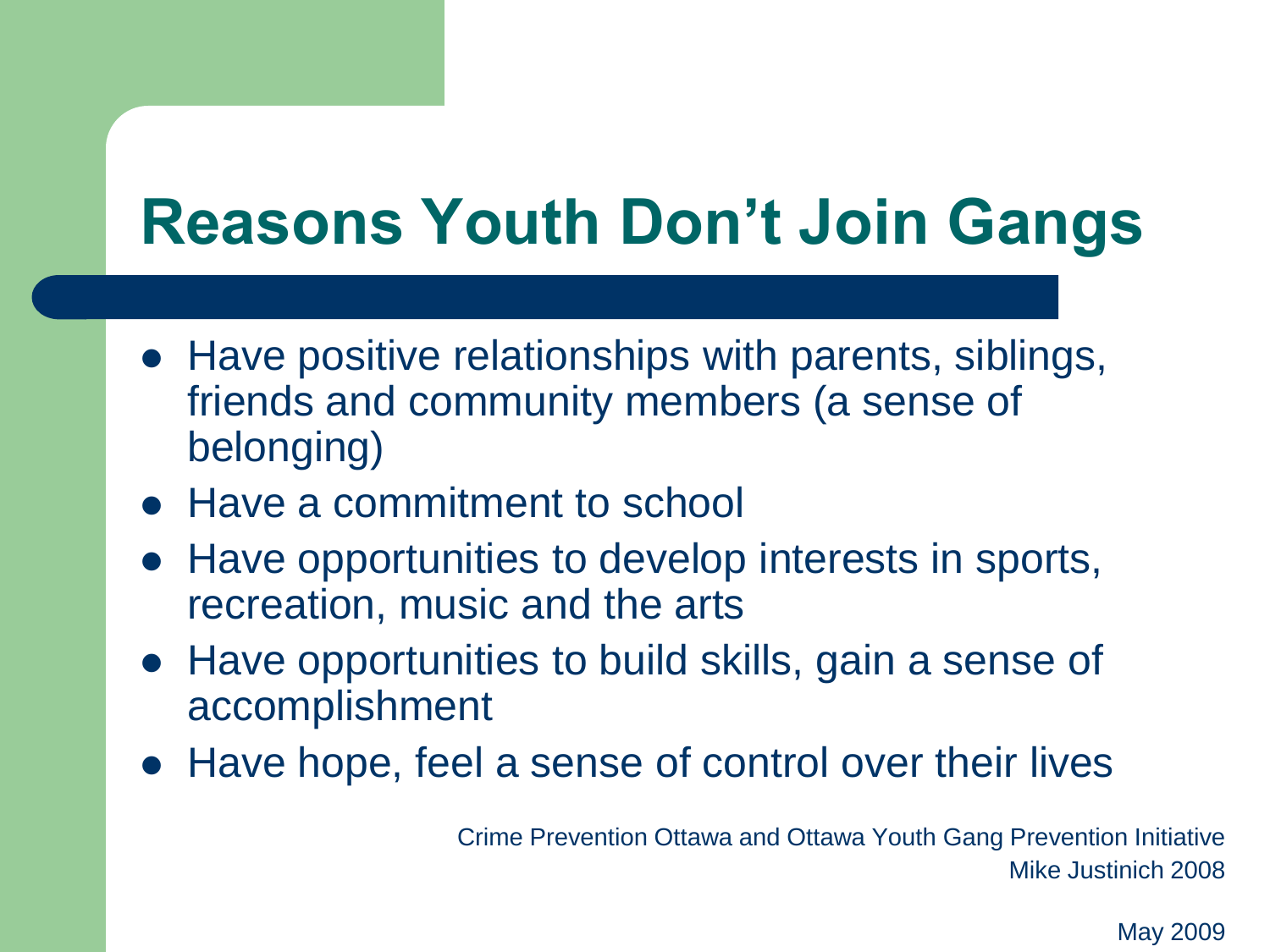### **Children Aged 6 to 12**

- Growing intellectually
- Growing physically
- Growing emotionally
- Growing socially
- **Growing spiritually**

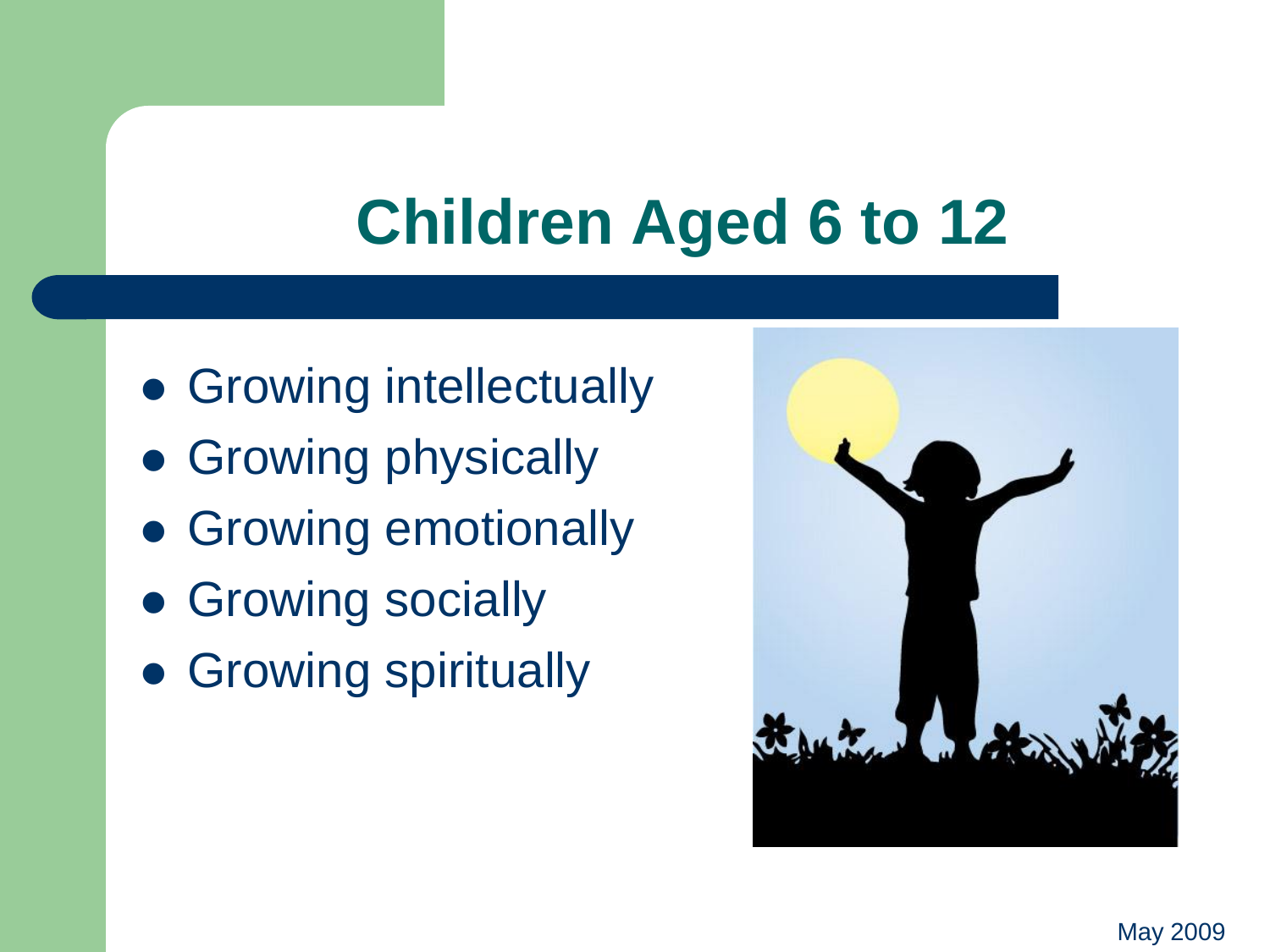### **Risk Factors**

- Aggressive, unable to control his or her anger
- Not paying attention, impulsive
- Having difficulties academically in school
- Lacking empathy (doesn't consider or care about other people's feelings)
- Getting into fights regularly
- Having problems making friends or is hanging out with a troubled group of friends

Modified from "What are the Roots of Violence and the Relevance to Gang Intervention?" By Alan Leschied, PhD., C.Psych. October 2008 and The SMU PALS Program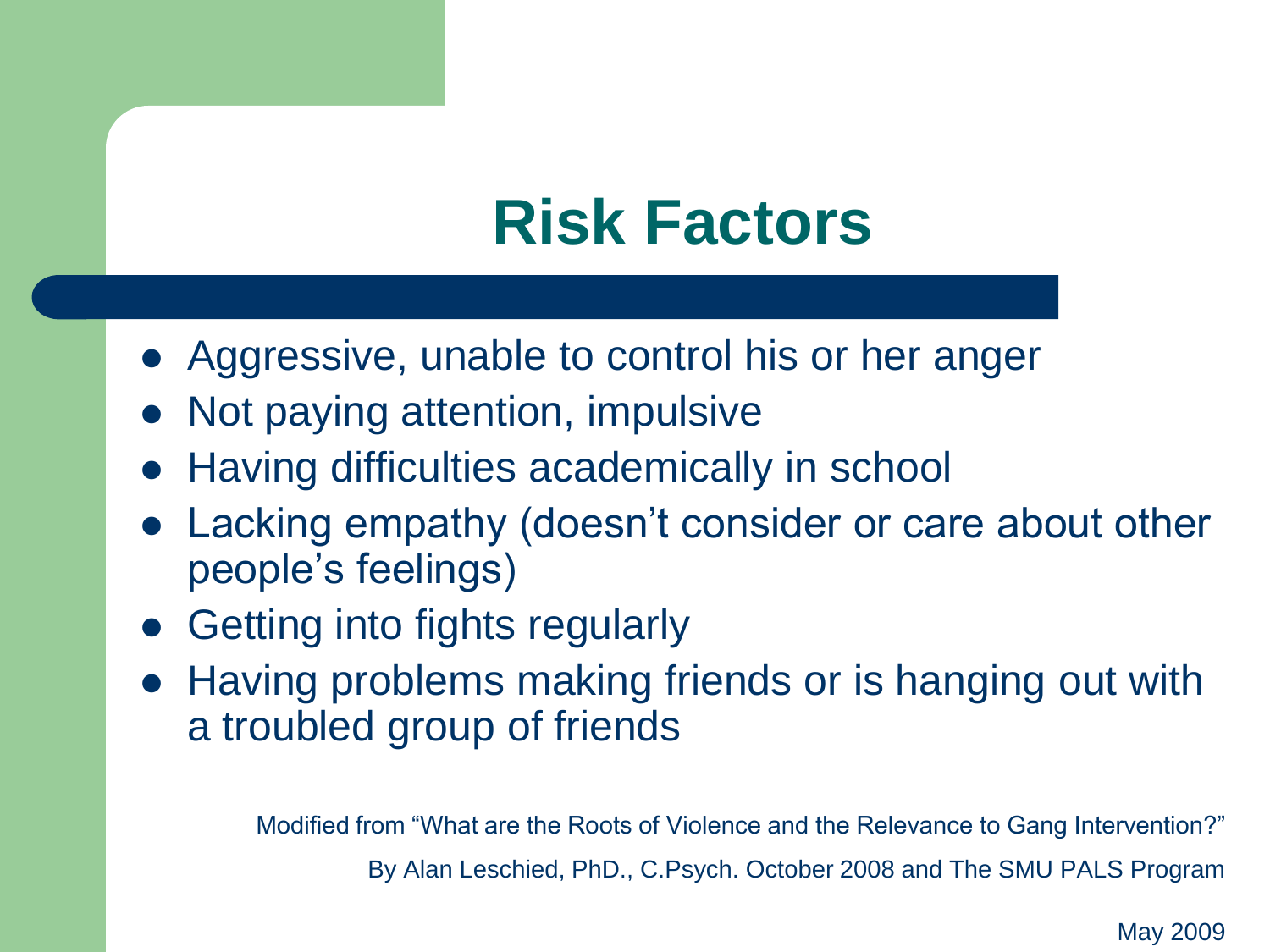### **What is resiliency?**

 Resiliency is the ability to prevent, lessen, or overcome the damaging effects of difficult circumstances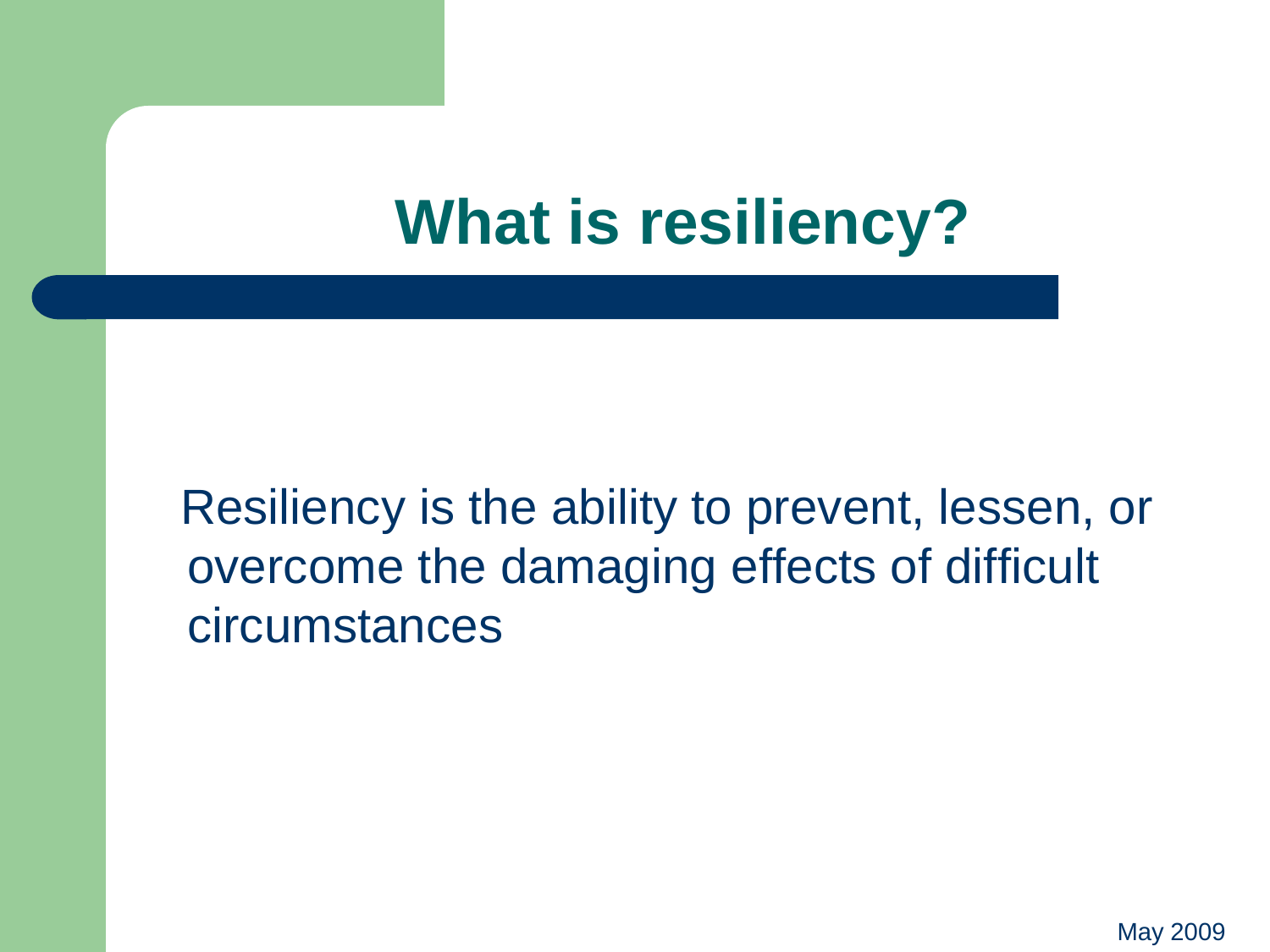### **Resilient Children have…**



 **A Strong Sense of Belonging in their families, schools, and communities**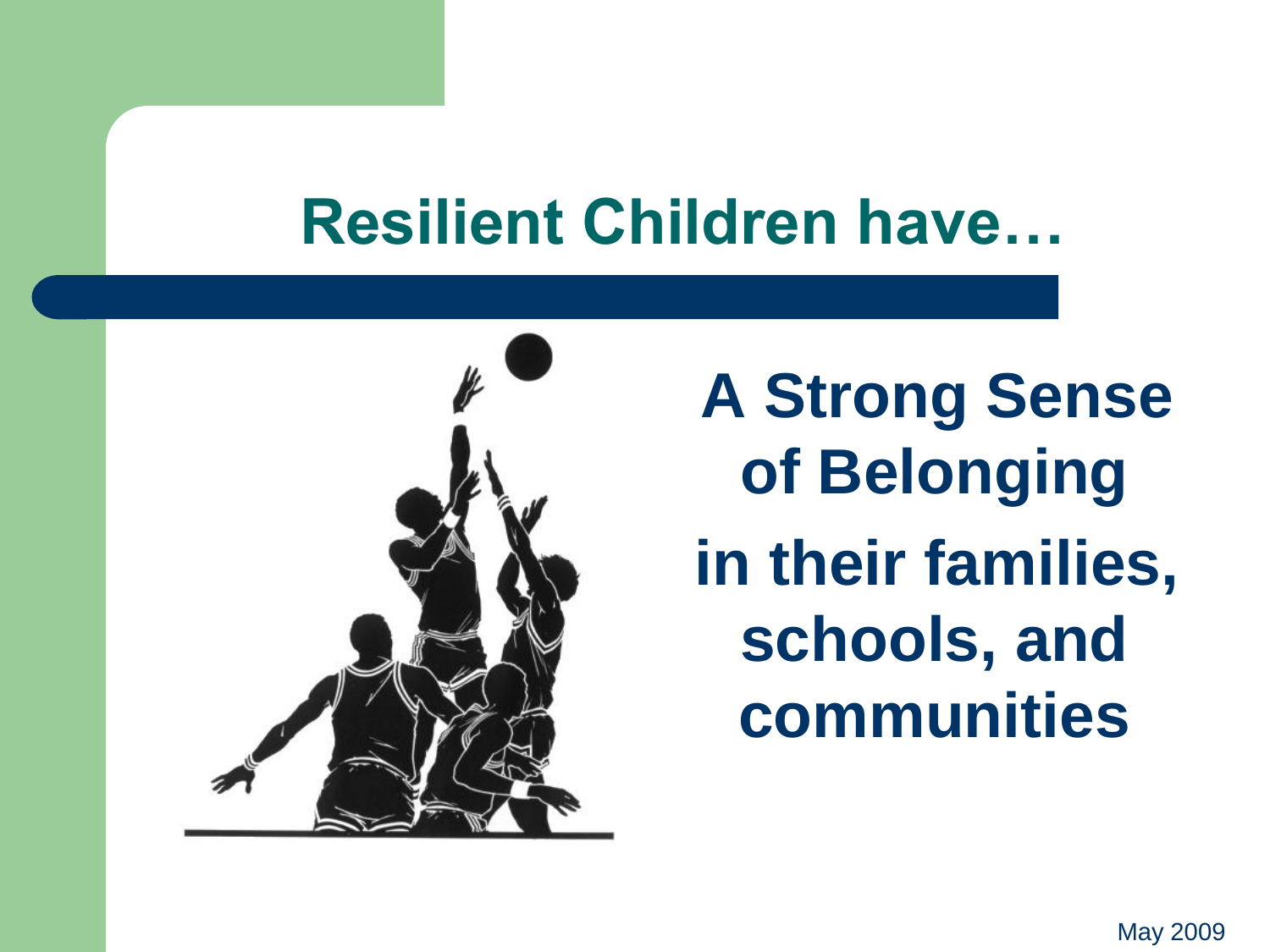### **Resilient Children feel…**

**Safe at home and in their communities**

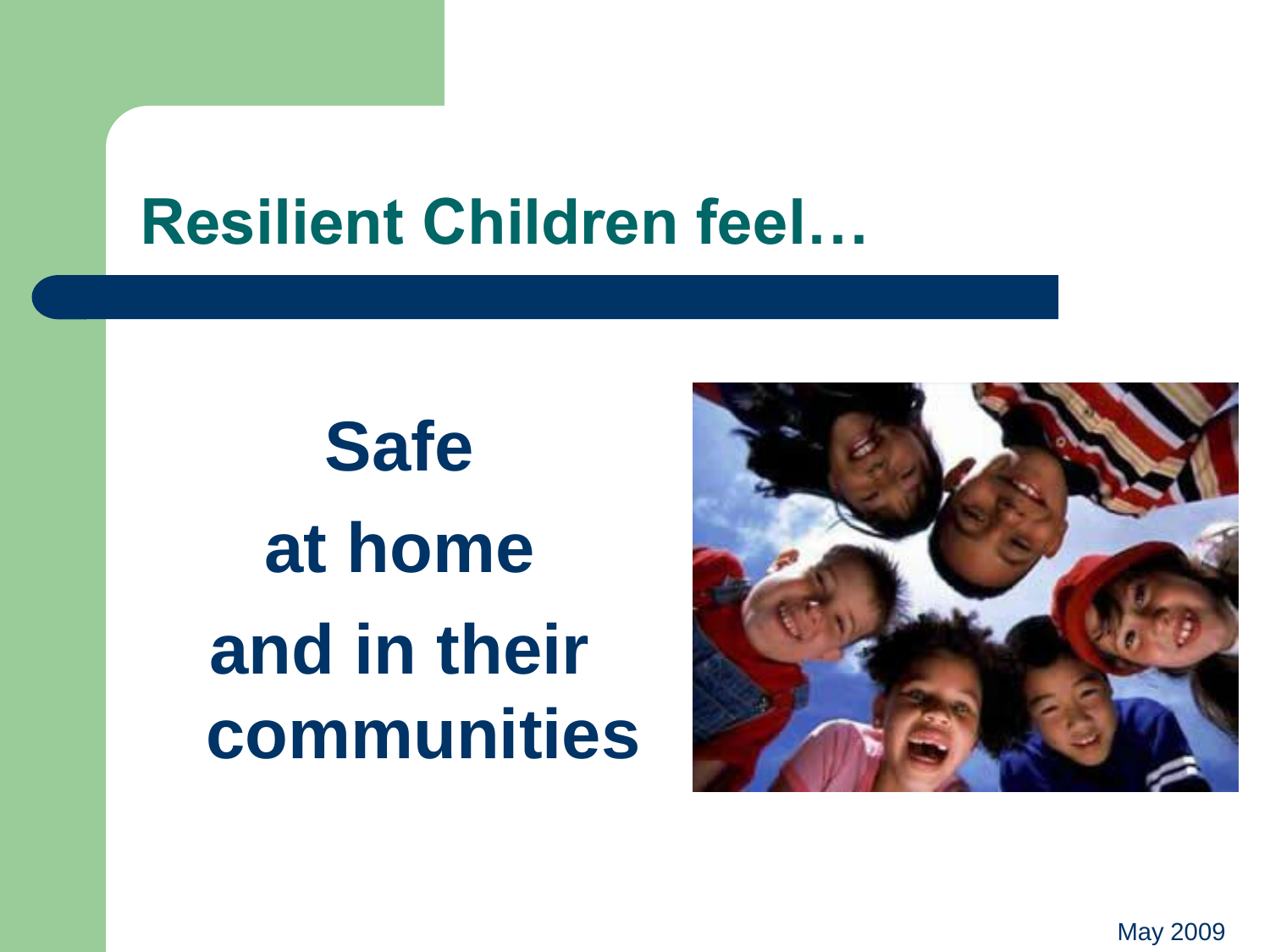### **Resilient Children have…**



**A Sense of Hope**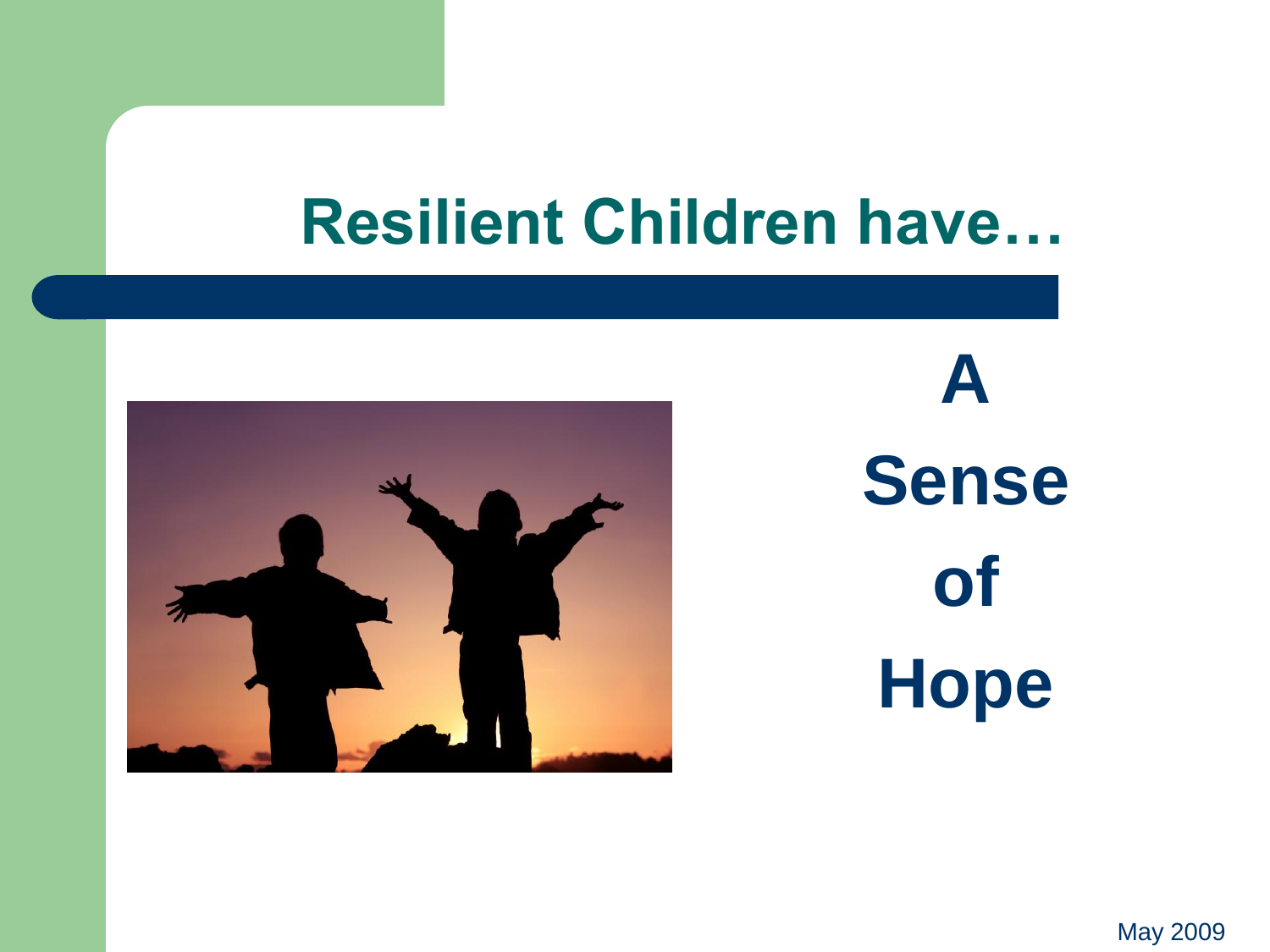### **Resilient Children enjoy…**

# **Going to School**

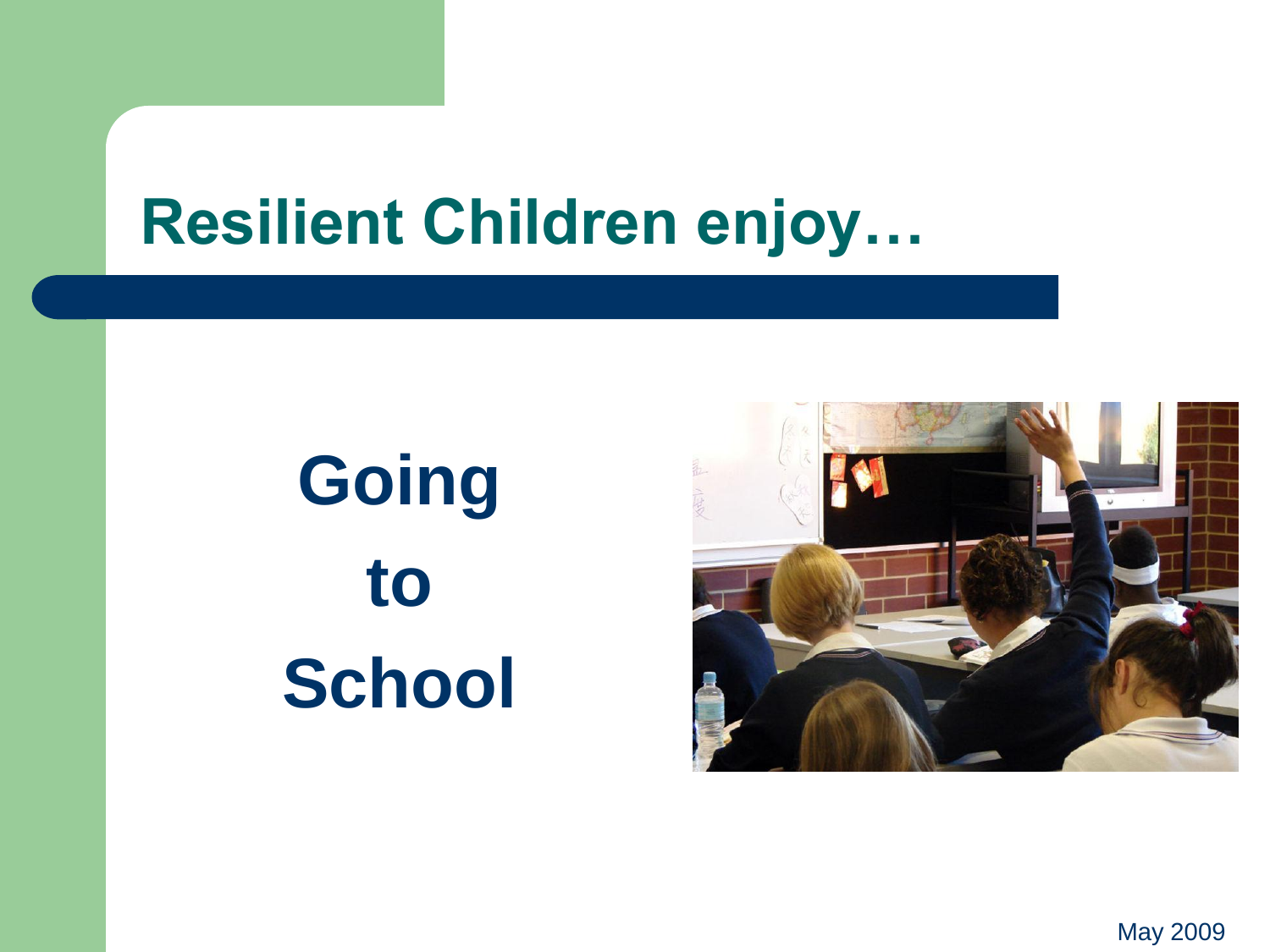### **Resilient Children have…**



**A Caring Adult in their Lives**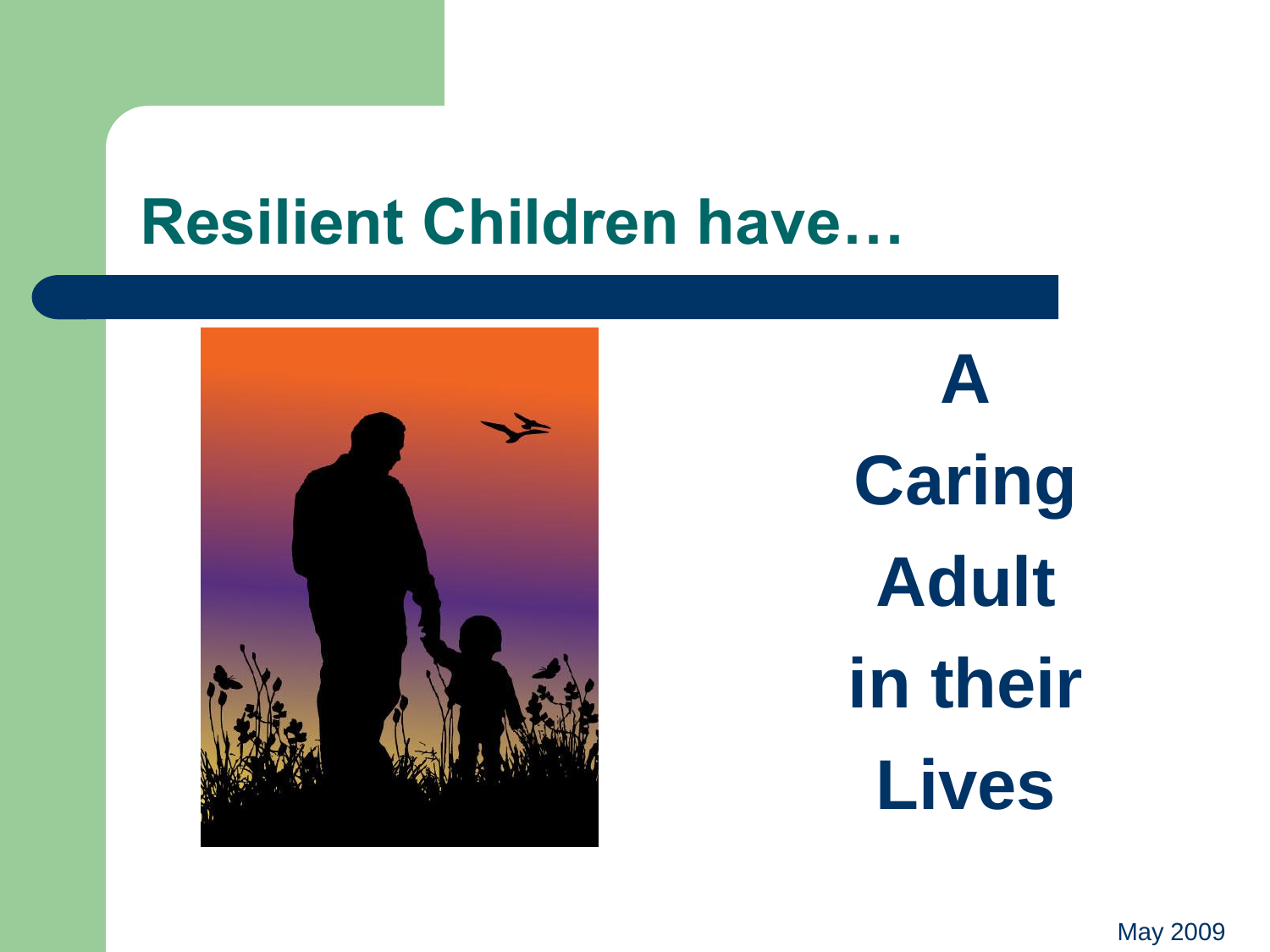#### **At Home**

- Spend quality time with your children
- **•** Listen to your children
- Get to know your child's interests and values
- Explain the reasons behind your rules so that you child learns right from wrong
- Be a good role model for your child
- Encourage caring, considerate, and empathetic behaviour between your children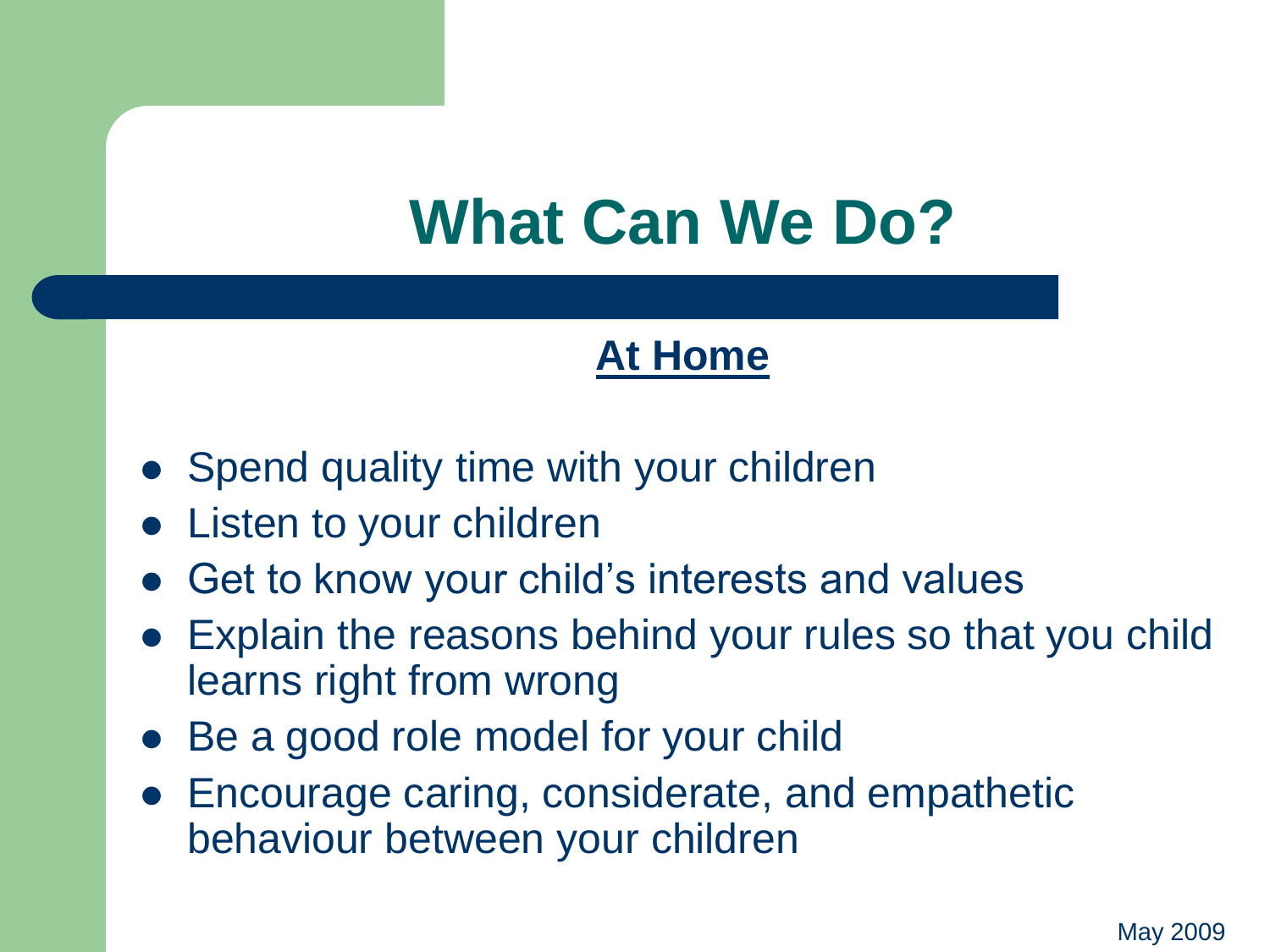### **At Home**

- Teach your children how to cope with peer pressure
- Help your children develop good conflict resolution skills
- Demand to know child's whereabouts at all times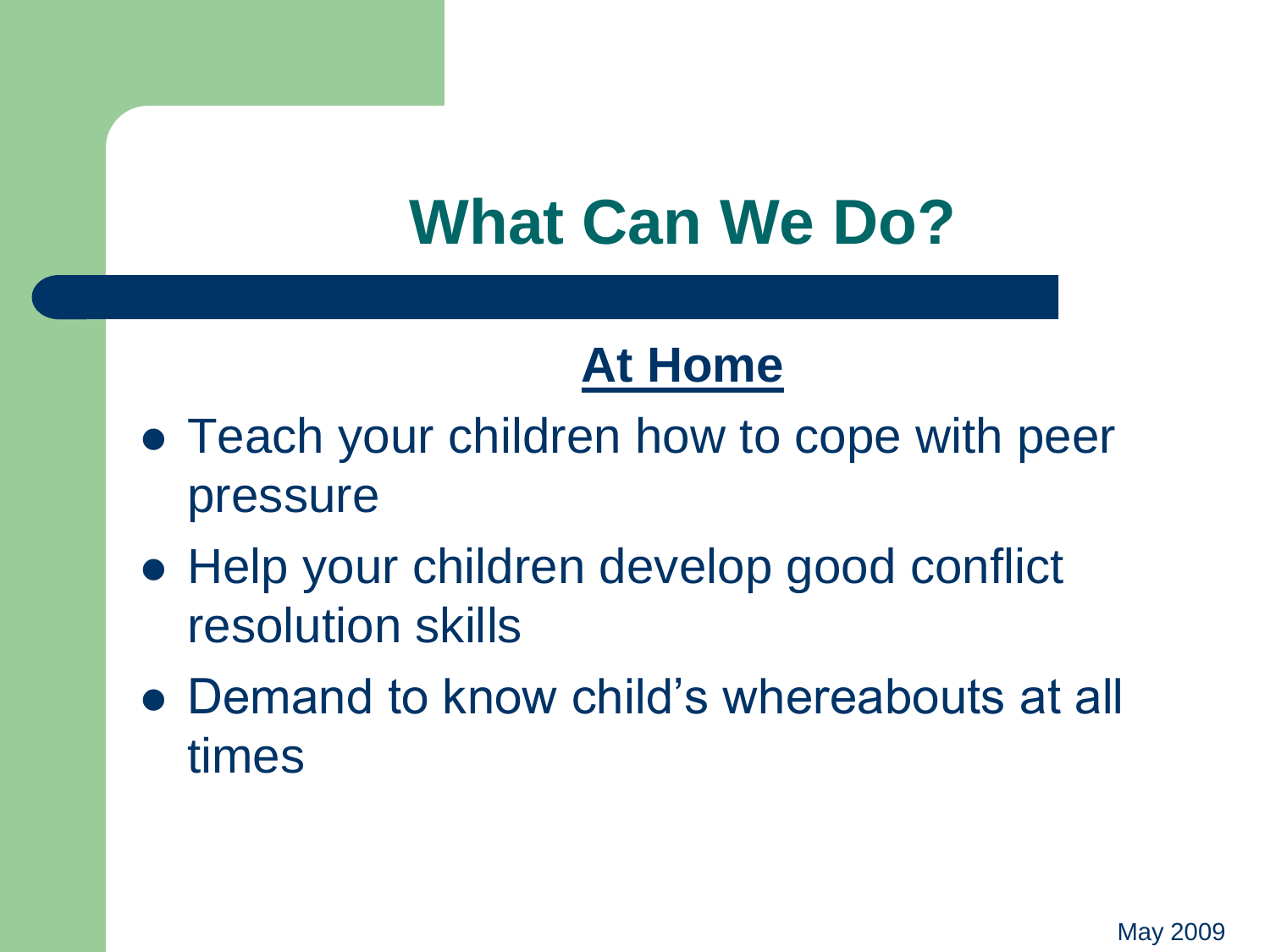### **At School**

- Get to know your children's teachers *before*  there are any problems
- Get your child involved in school activities like organized sports, the school choir, plays….
- Join the Parent Teacher Association
- Volunteer at the school or on field trips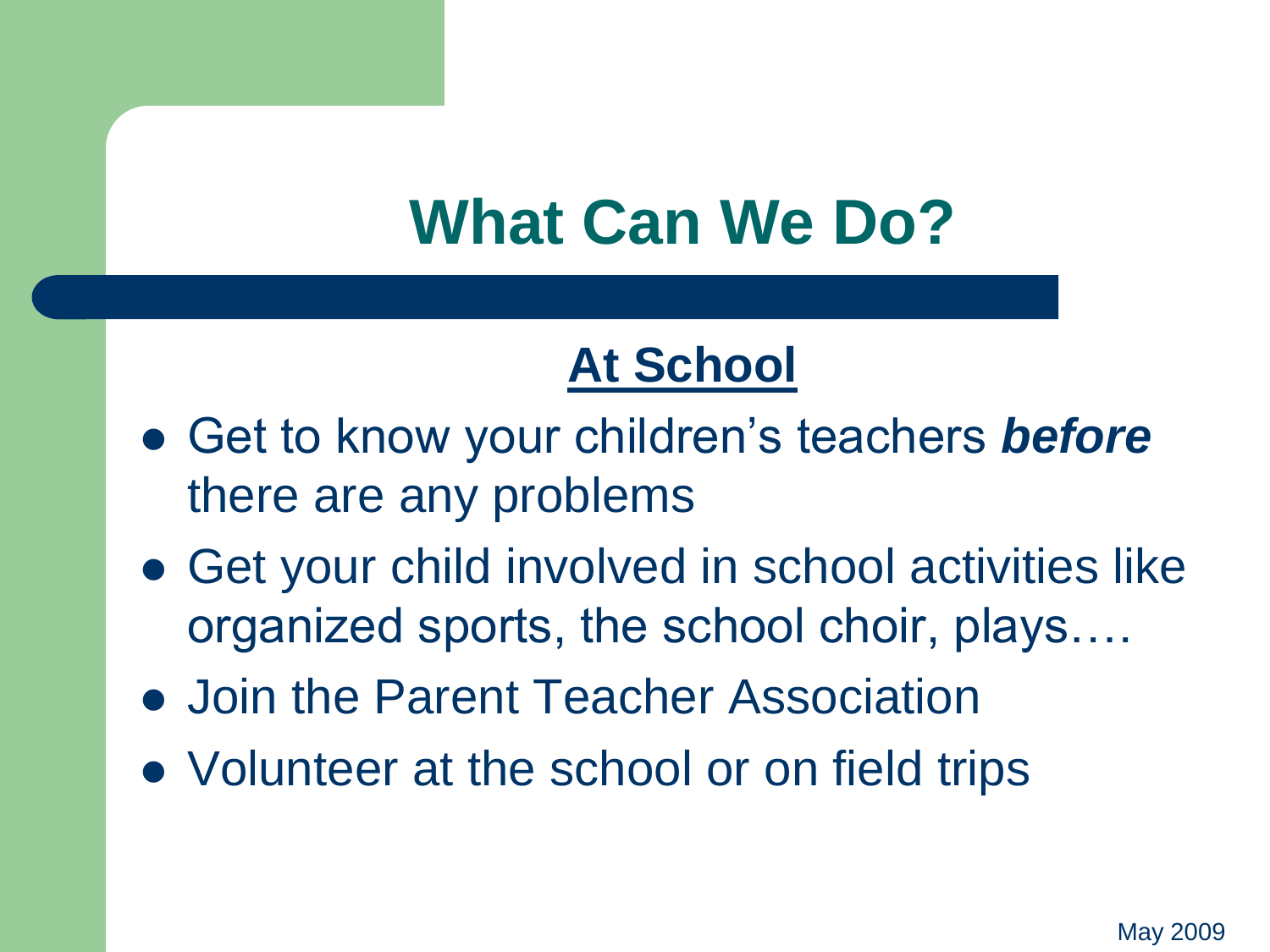### **In the Community**

- Join the Tenant's Association and/or other community, religious or cultural groups
- Help organize community-building events in your neighbourhood
- Report criminal activity to the police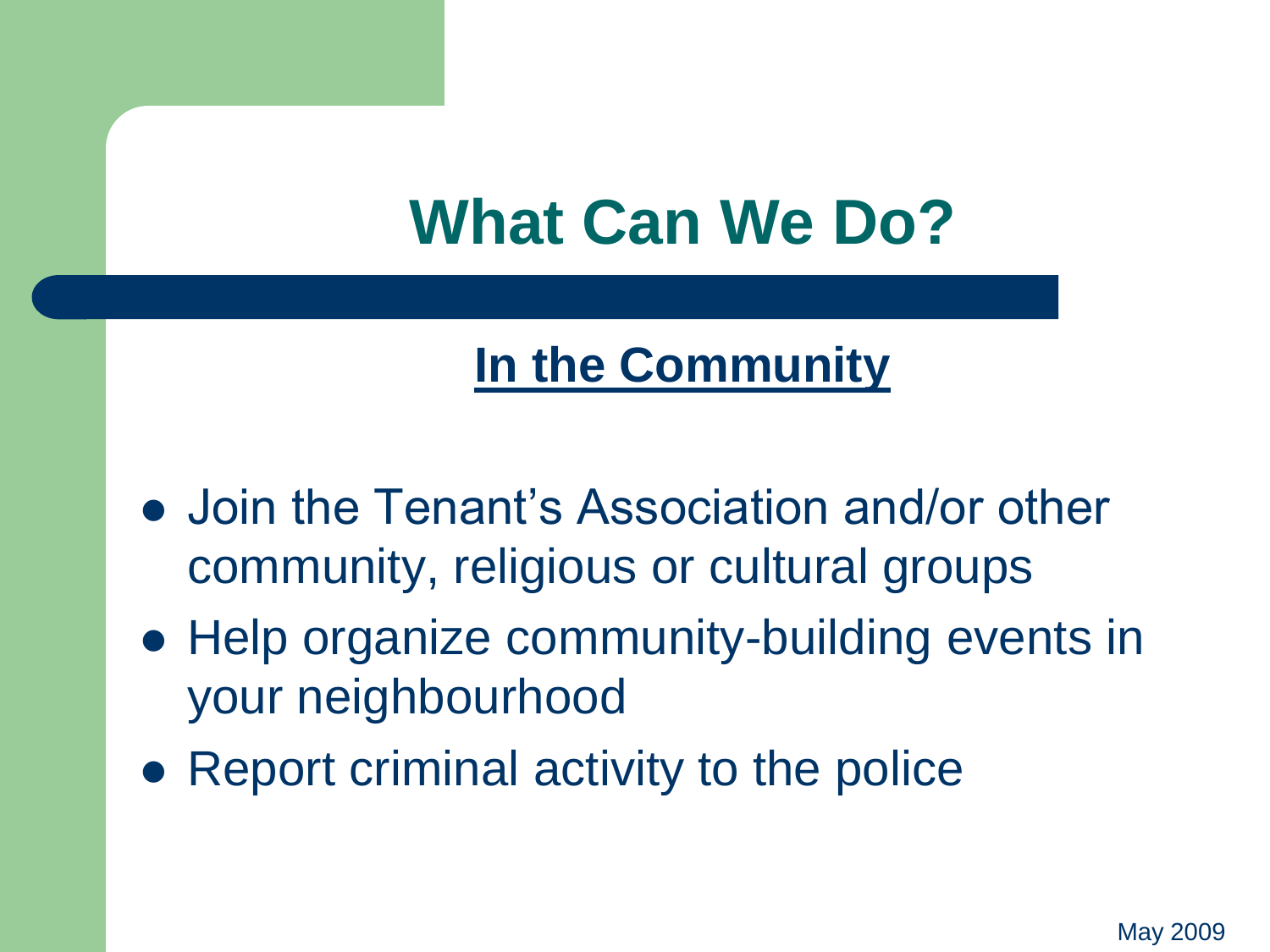### **Signs that a youth may be involved in gang activity…**

- Suddenly performs poorly in school
- Suddenly argumentative with parents and teachers
- Changes circle of friends and desires too much privacy
- Shows signs of tobacco, alcohol or drug use
- Has had negative interactions with police
- Makes impulsive, excessive purchases
- Has large sums of money from an unexplained source
- Engages in vandalism or delinquent behaviour
- Carries a weapon or conceals personal items

Ottawa Police Service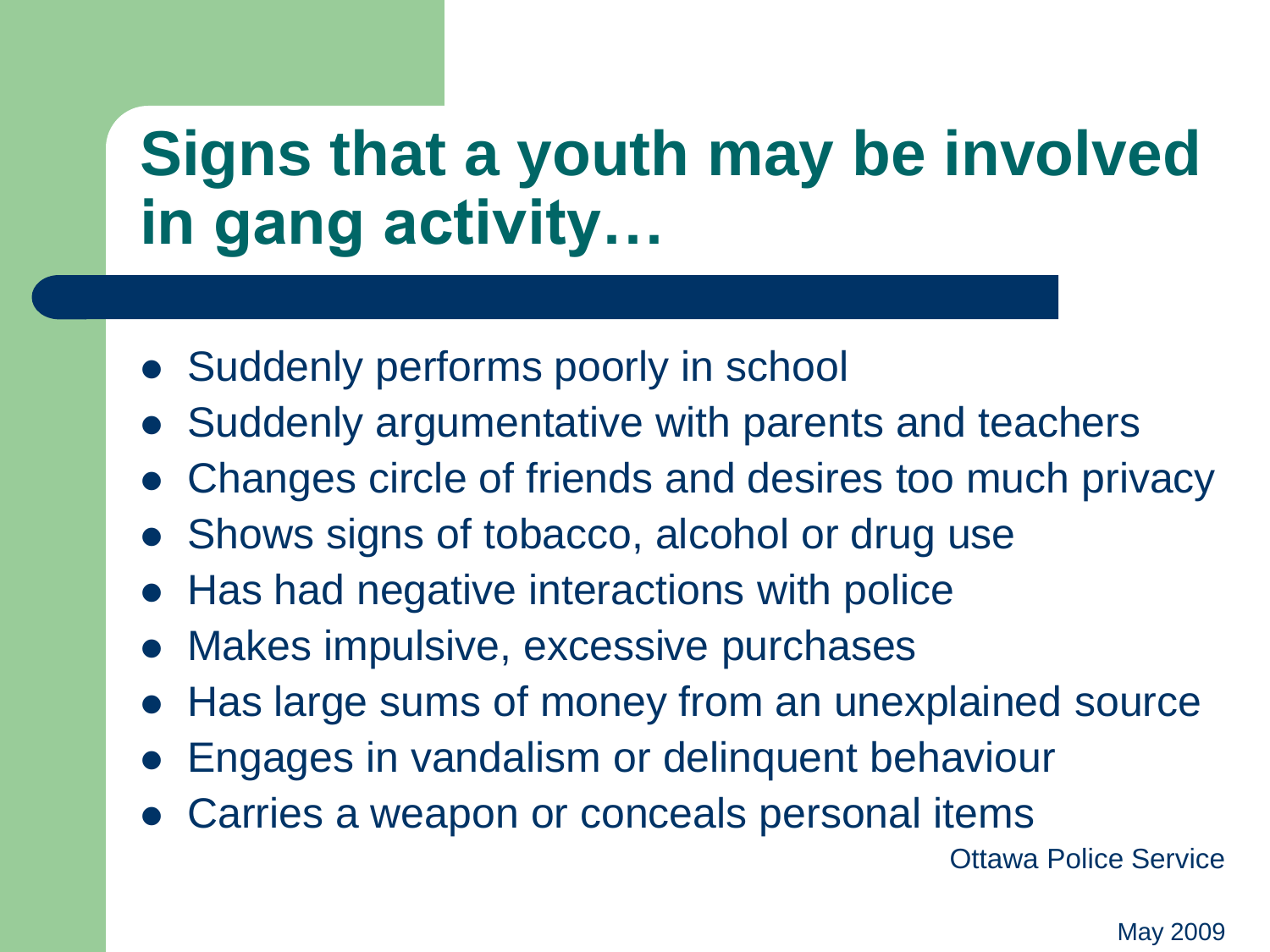### **Curfews**

- A person **under 16** cannot be in a public place or a place of public entertainment between **12 midnight and 6 am** unless accompanied by an adult who is responsible for that child (section 75(5))
- Possibility of Parent being charged with a **Provincial Offence** (maximum \$1,000 fine) if a youth is found breaching the curfew

Parenting Challenging Teens Ottawa Police Service 2008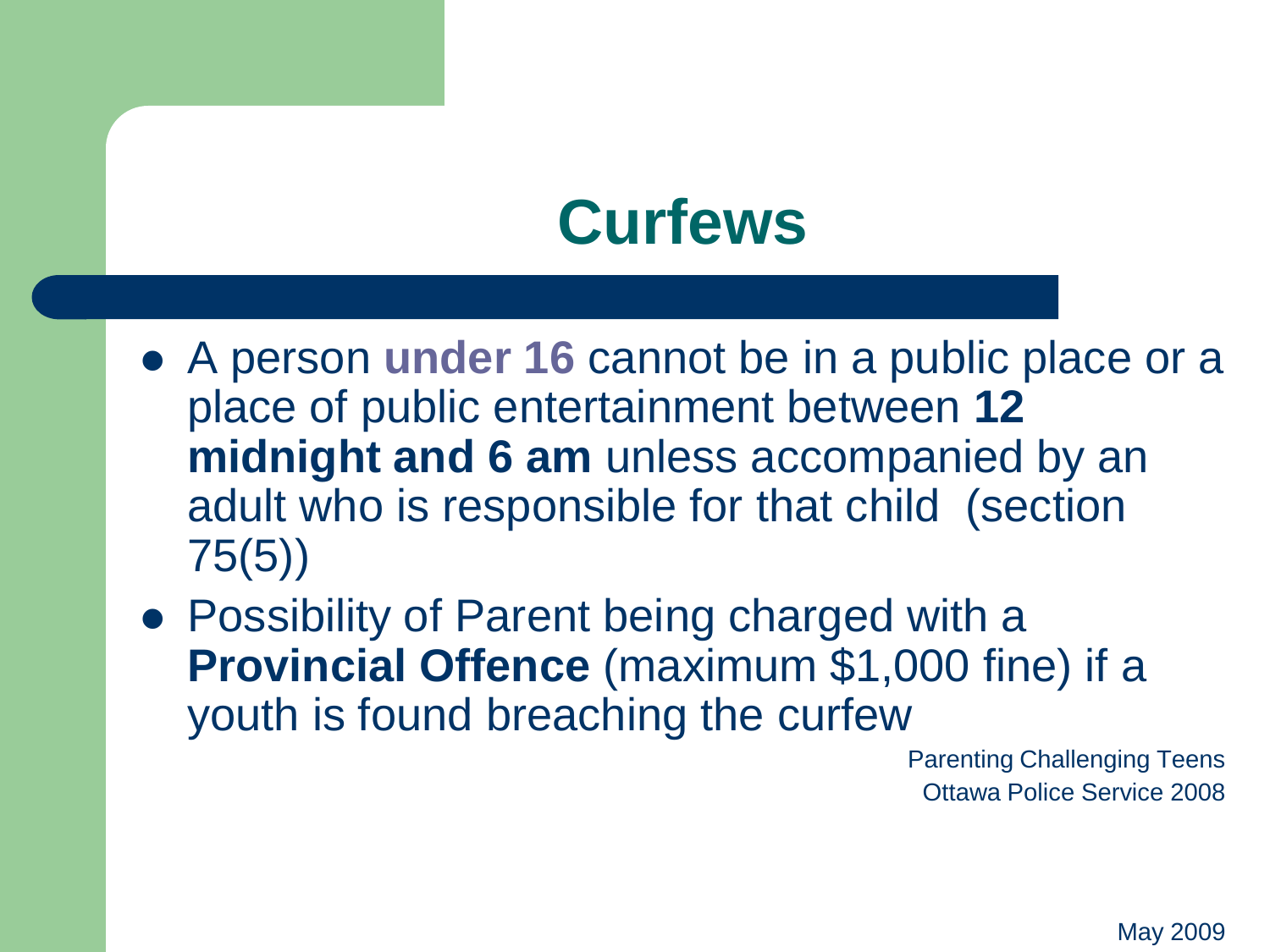### **Parental Responsibility Act**

 **Parents** can be held **liable** for property loss, destruction or damage caused by their children (under 18) **unless** it was **not intentional** or the parent exercised **reasonable supervision** of the child and made **reasonable efforts** to prevent the damage from occurring

> Parenting Challenging Teens Ottawa Police Service 2008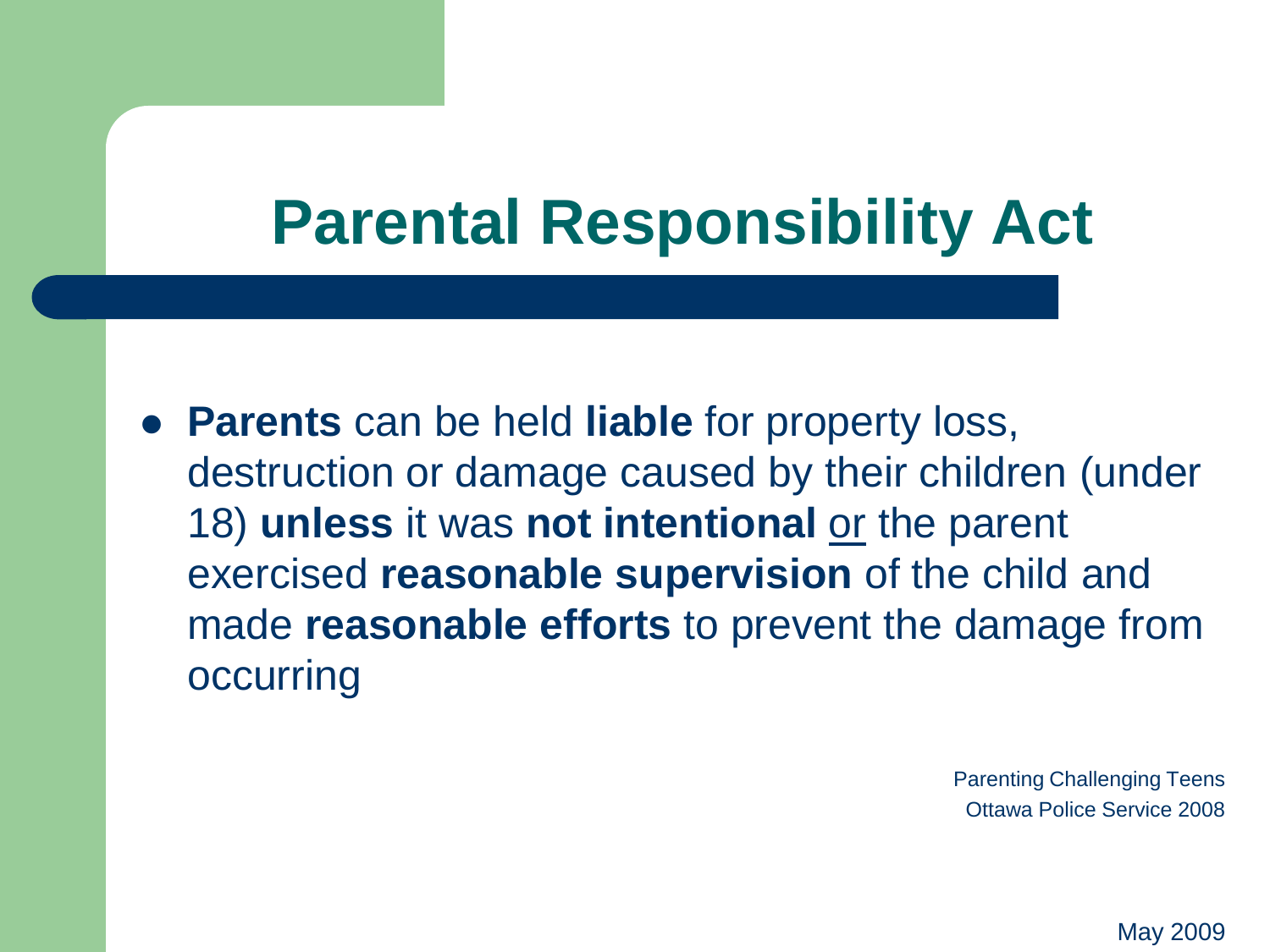### **Reporting to the Police: "Make the Right Call!"**

- 9-1-1 Life-threatening Emergency or Crime in Progress
- **613-230-6211** Other Emergencies
- **613-236-1222, ext. 7300** To report a theft, property damage, missing person or stolen vehicle.
- **613-236-1222** Community Police Centres and all other enquiries
- OPS Youth Intervention & Diversion Section: **236-1222 ext. 5355 or 236-1222 ext. 5342** for the Program Coordinator
- **613 233-TIPS (8477)** Crime Stoppers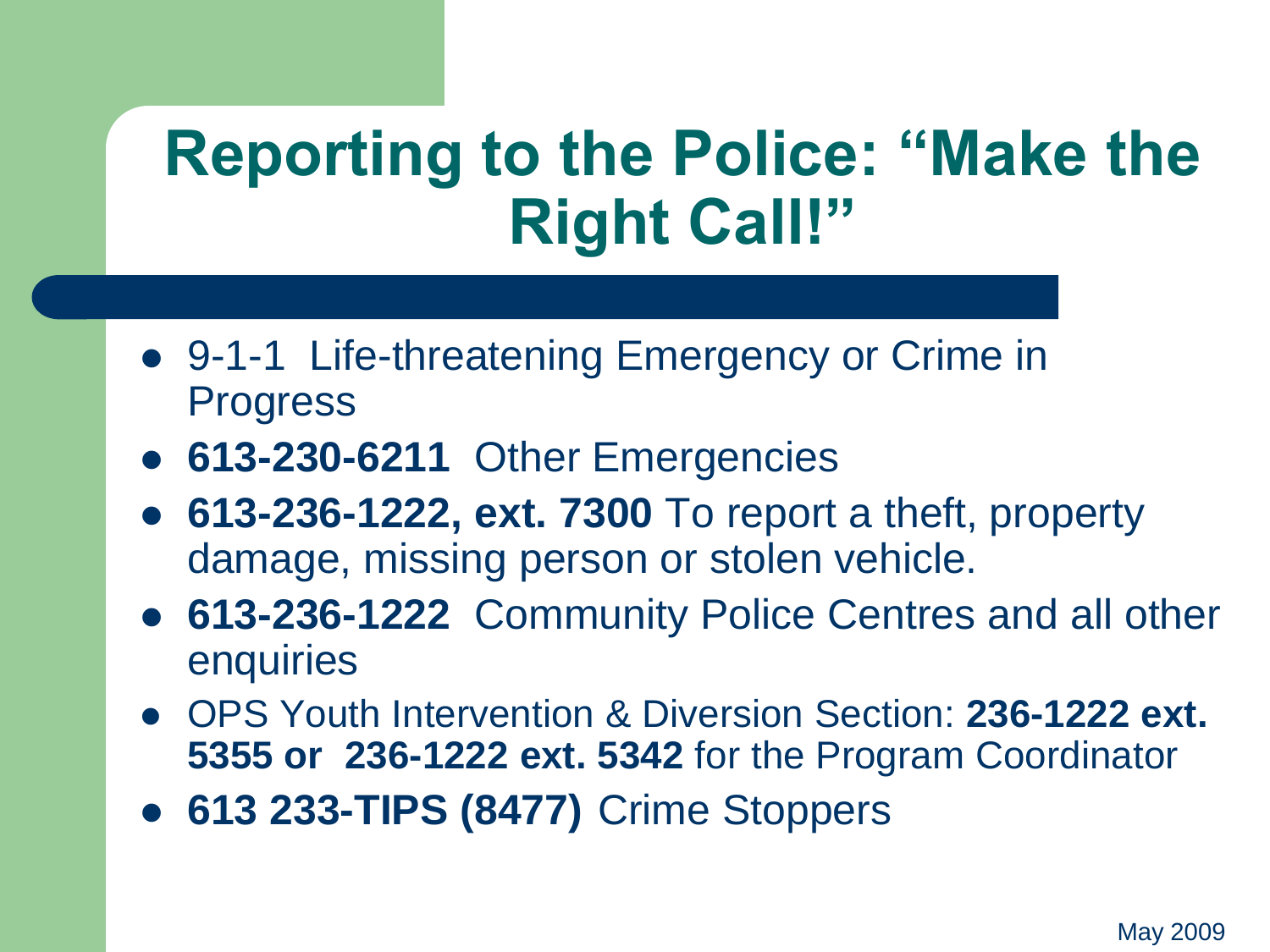# **Community Resources**

### **We can work together!**

**Here is information on the agencies and programs in your community that can help you raise resilient children**